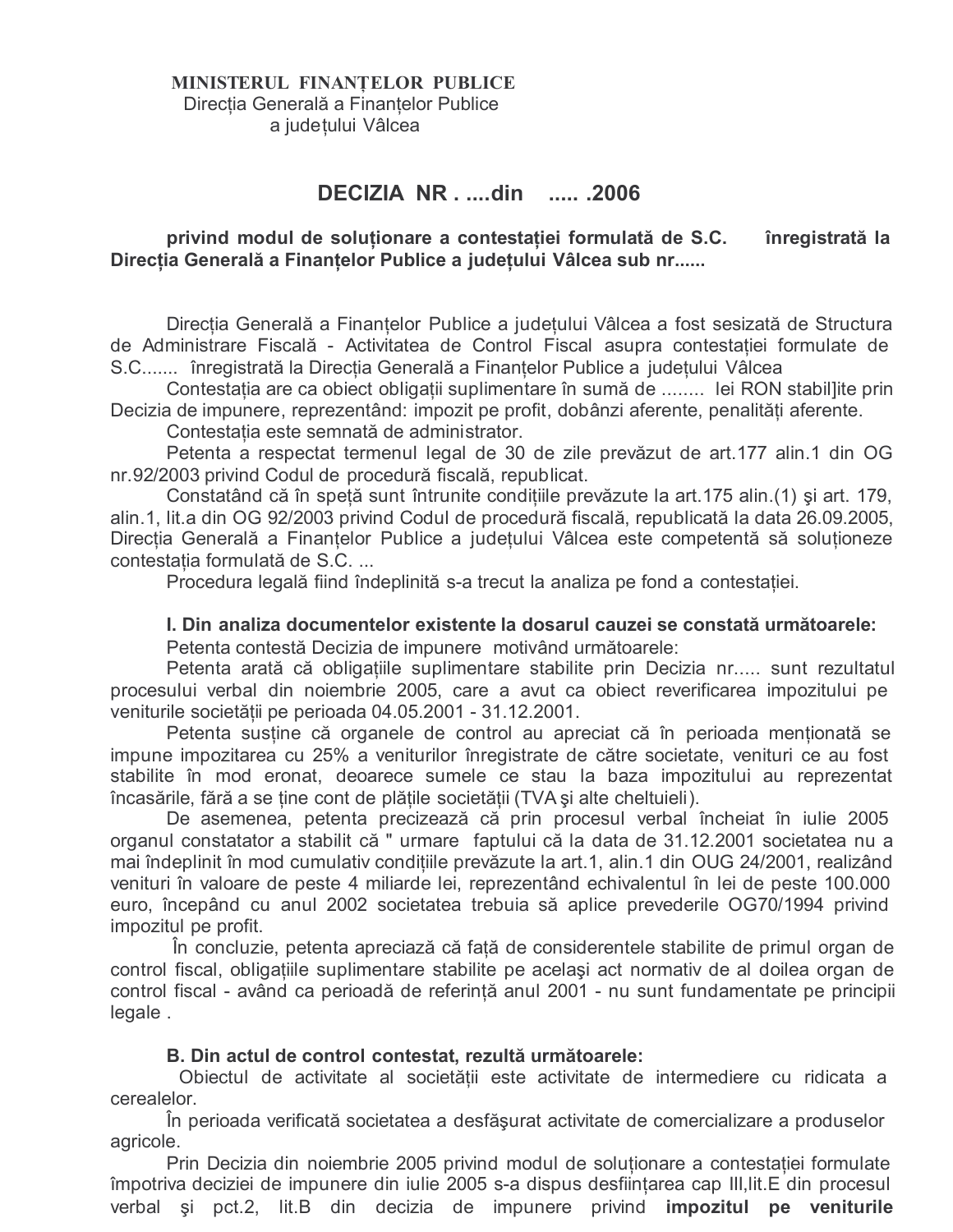microântreprinderilor și refacerea acestuia având în vedere considerentele reținute în continutul soluției astfel pronunțate.

Prin Decizia sus menționată s-a stabilit că întrucât societatea s-a înființat la data de 04.05.2001 intra în categoria plătitorilor de impozit pe profit conform OG70/1994 republicată și nu în categoria plătitorilor de impozit pe veniturile microântreprinderilor cum s-a reținut prin procesul verbal din iulie 2005 deoarece art.13 din OG24/2001 precizeaza intrarea în vigoare a ordonantei începând cu data de 01.09.2001.

Urmare reverificării efectuate și având în vedere cele precizate mai sus organele de inspectie fiscală prin procesul verbal încheiat în noiembrie 2005 la cap III, pct.1 au recalculat impozitul pe veniturile microântreprinderilor pentru perioada septembrie - decembrie 2001.

In ceea ce priveste impozitul pe profit acesta a fost verificat conform prevederilor OG70/1994 privind impozitul pe profit.

Conform celor mentionate la cap III, din procesul verbal din noiembrie 2005 în ceea ce priveste impozitul pe veniturile microîntreprinderilor, organele de inspectie fiscală au impozitat veniturile înregistrate de societate în lunile iulie și august 2001 conform OG70/1994 republicată, cu modificările și completările ulterioare.

De la înființare, respectiv 04.05.2001 și până la 30.06.2001 societatea nu a înregistrat venituri.

Prin anexa nr.1 au fost calculate dobânzi de întârziere în sumă de ..... lei RON și penalități de întârziere în sumă de..... lei RON până la data de 16.11.2005, în baza prevederilor OG26/2001, OG61/2002 privind colectarea creanțelor bugetare, republicată, OG 92/2003 privind Codul de procedură fiscală republicată.

II. Luând în considerare constatările organului de control, motivatiile formulate de petentă, documentele existente la dosarul cauzei, precum și actele normative în vigoare pe perioada supusă impunerii, se retin următoarele:

Directia Generală a Finantelor Publice a judetului Vâlcea este investită să se pronunte dacă stabilirea în sarcina SC a impozitului pe profit suplimentar pe perioada 07.05.2001 -31.08.2001 în sumă de ...lei, a dobânzilor în sumă de.... lei RON și a penalităților de întârziere în sumă de... lei RON de către organele de inspecție fiscală din cadrul Activității de Control Fiscal Vâlcea este legală.

In fapt, prin procesul verbal încheiat în noiembrie 2005 organele de inspecție fiscală la sursa impozit pe veniturile microântreprinderilor au stablit venituri impozabile pentru perioada **iulie - decembrie 2001** în sumă de ....lei ROL pentru care au calculat un impozit suplimentar în sumă de ... lei ROL, dobânzi în sumă de .... lei ROL și penalități de întârziere în sumă de ........ lei ROL.

La data de 29.08.2005 societatea a formulat contestatie împotriva procesului verbal încheiat în iulie 2005 și a deciziei de impunere nr...., pentru suma totală de.... lei ROL constând în impozit pe profit, TVA și impozit pe veniturile microântreprinderilor.

Prin Decizia din noiembrie 2005 privind modul de soluționare a contestației formulate de societate emisă de Directia Generală a Finantelor Publice Vâlcea s-a dispus defiintarea cap III, lit.E a procesului verbal încheiat în iulie 2005 privind impozitul pe veniturile microântreprinderilor în sumă de..... lei, dobânzi în sumă de .....lei, penalități de întărziere în sumă de...... lei și refacerea acestora având în vedere considerentele reținute în conținutul soluției astfel pronunțate.

Astfel, prin decizia sus mentionată s-a stabilit că întrucât societatea s-a înfiintat în luna mai 2001, aceasta intra în categoria plătitorilor de impozit pe profit conform OG70/1994 republicată și nu în categoria plătitorilor de impozit pe veniturile microântreprinderilor cum s-a reținut prin procesul verbal din iulie 2005 deoarece art.13 din OG24/2001 preciza intrarea în vigoare a ordonantei începând cu data de 01.09.2001.

Astfel, organele de soluționare au reținut că pentru perioada iulie - august 2001 petenta trebuia să calculeze și să achite impozit pe profit potrivit OG 70/1994, iar începând cu luna septembrie 2001, dată când deveneau aplicabile prevederile OG24/2001 aceasta trebuja să calculeze, evidentieze și să vireze impozit pe veniturile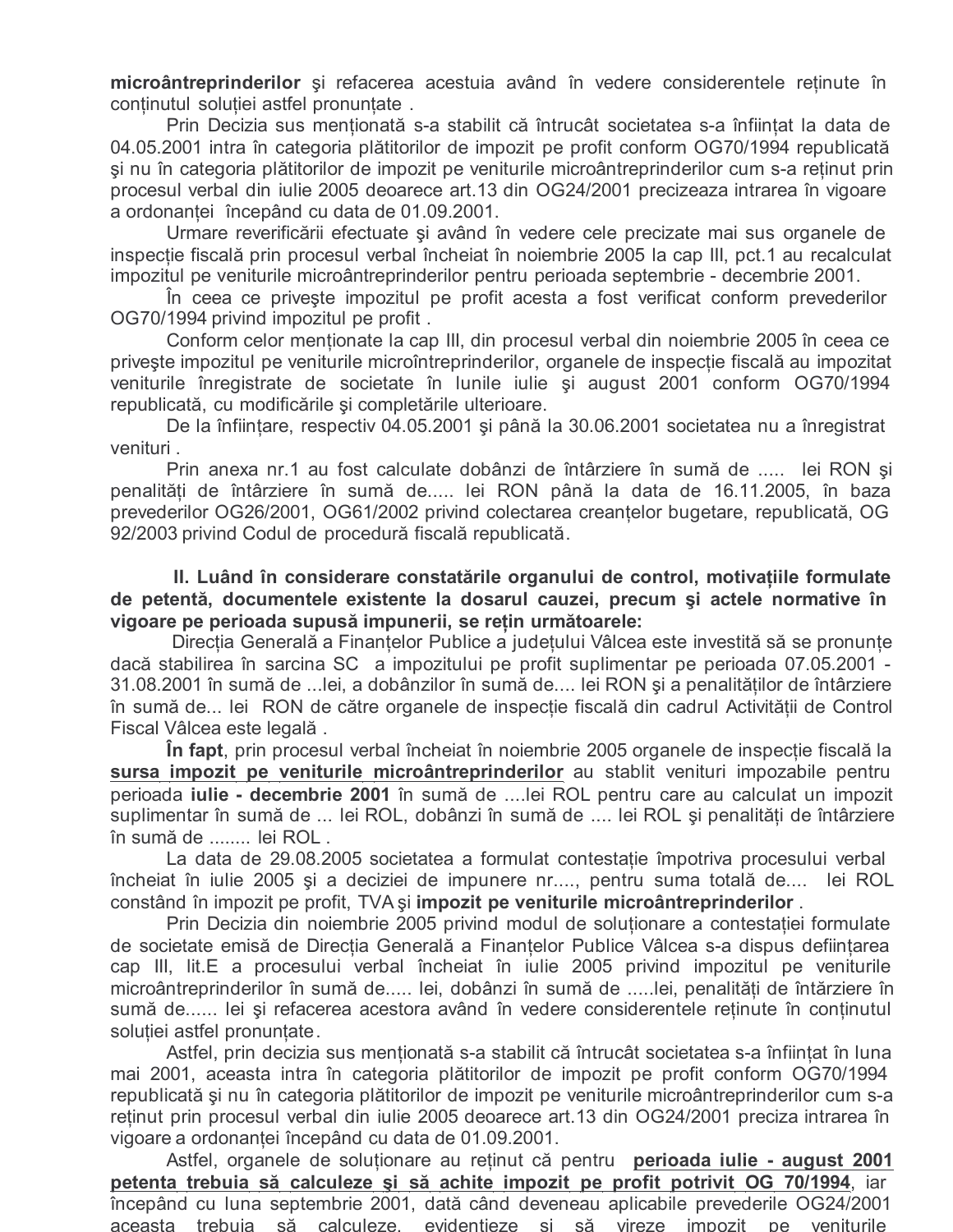În drept, art. 1, alin. 1 și alin. 2 din OG24/2001 privind impunerea microântreprinderilor precizează următoarele "Sunt obligate la plata unui impozit aplicat asupra veniturilor obținute din orice sursă persoanele juridice, denumite în continuare microântreprinderi, care îndeplinesc cumulativ, la data de 31 decembrie a anului precedent, următoarele conditii :

a) sunt producătoare de bunuri materiale, prestare servicii sau/și desfășoară activitate de comert;

b) au până la 9 salariați ;

c) au realizat venituri reprezentând echivalentul în lei de până la 100.000 euro inclusiv; d) au capital integral privat.

Persoanele juridice înființate în cursul unui an fiscal beneficiază de prevederile prezentei ordonanțe dacă îndeplinesc condițiile prevăzute la alin.1 la sfârșitul anului respectiv."

De asemenea art.13 din OG24/2001 stipulează: "Prevederile prezentei ordonanțe intră în vigoare începând cu data de întâi a lunii următoare publicării în Monitorul Oficial, partea I." ordonanța ce a fost publicată în Monitorul Oficial nr.472/17.08.2001.

Punctul 13 din OMF1880/2001 pentru aprobarea Normelor metodologice privind organizarea și conducerea contabilității la microântreprinderi, precizează:

"Contribuabilii care se încadrează în prevederile Ordonanței Guvernului nr.24/2001 vor calcula și plăti impozitul pe profit datorat pentru perioada 01 ianuarie - 31 august 2001 potrivit prevederilor Ordonanței Guvernului nr. 70/1994 republicată, cu modificările și completările ulterioare, și vor depune până la data de 25.10.2001 pentru aceeași perioadă, "Declaratia privind impozitul pe profit "- cod 14.13.01.04, aprobată prin Ordinul ministrului finanțelor nr.1.313/1999 pentru aprobarea modelului și conținutului formularelor de declarare a obligatiilor de plată la bugetul de stat datorate de persoanele juridice."

Totodată art.1 din OG70/1994 privind impozitul pe profit, republicată precizează:

"(1)Sunt obligați la plata impozitului pe profit, în condițiile prezentei ordonanțe și denumiti în continuare contribuabili:

a) persoanele juridice române, pentru profitul impozabil obținut din orice sursă, atât din România, cât și din străinătate;[...]"

Din coroborarea prevederilor legale mentionate și având în vedere considerentele retinute prin Decizia din noiembrie 2005 rezultă că la data înfiintării, respectiv 07.05.2001 societatea intra în categoria plătitorilor de impozit pe profit reglementat de OG70/1994 republicată, iar la data intrării în vigoare a prevederilor OG24/2001, respectiv 01.09.2001 societatea îndeplinea condițiile prevăzute la art.1, alin.1 din aceeași ordonanță pentru a trece în categoria plătitorilor de impozit pe veniturile microântreprinderilor.

Drept urmare, se retine că în mod corect organele de inspecție fiscală din cadrul Activitătii de Control Fiscal Vâlcea prin procesul verbal încheiat în noiembrie 2005 au procedat conform prevederilor OG70/1994 privind impozitul pe profit, republicată prin impozitarea cu 25% a veniturilor realizate de societate pe perioada iulie -august 2001 în sumă de........ lei ROL, rezultând astfel un impozit pe profit suplimentar în sumă de ....... lei ROL.

Totodată, organele de inspectie fiscală au procedat și la recalcularea impozitului pe veniturile microântreprinderilor stabilit inițial prin procesul verbal din iulie 2005, luând ca bază de calcul veniturile înregistrate de societate pe perioada 01.09.2001- 31.12.2001, respectiv veniturile înregistrate de societate după data intrării în vigoare a OG24/2001 privind impunerea microântreprinderilor.

Referitor la sustinerea petentei potrivit căreia organele de inspectie fiscală au luat în calcul la stabilirea bazei impozabile privind impozitul pe profit numai veniturile realizate de societate fără a lua în calcul și cheltuieile acesteia, se reține că la data întocmirii procesului verbal din iulie 2005 pe baza informațiilor primite de la Direcțiile Generale ale Finanțelor din alte judete s-a constatat că societătile comerciale înscrise de petentă în jurnalele de cumpărări nu existau în baza de date a Oficiului Registrului Comertului judetene, iar facturile și chitanțele menționate nu au fost ridicate de la distribuitorii autorizați din județele respective.

Drept urmare în mod corect organele de inspecție fiscală neluând în calcul cheltuielile societății pe perioada 07.05.2001-31.08.2001 nu au recunoscut tranzacțiile comerciale